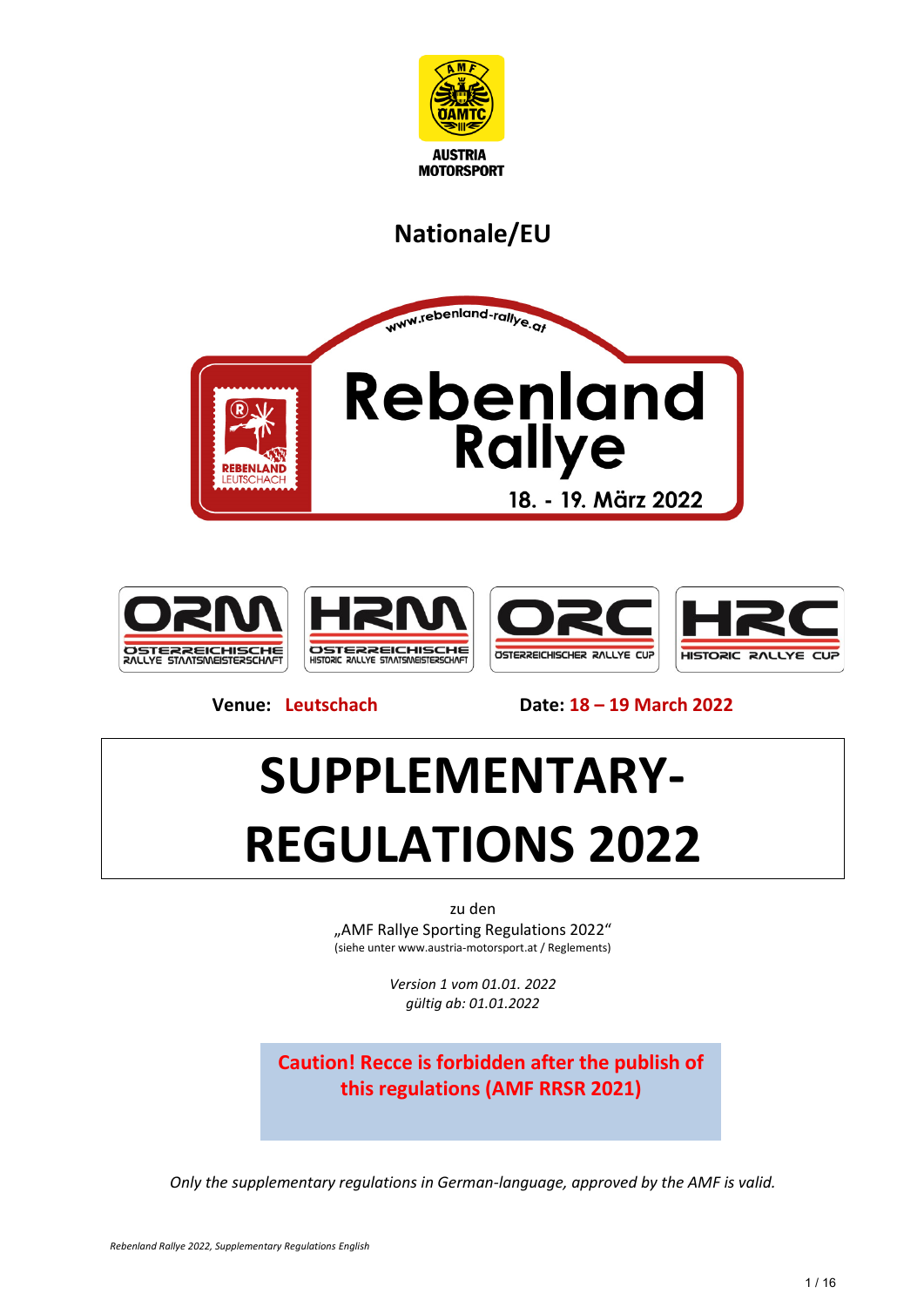# **1. INDRODUCION**

#### **Name of the event: Rebenland Rally 2022**

#### **Date of the event: 18 – 19 March 2022**

#### **1.1 General**

The rally will be run in compliance with:

- 1. the international/national Sporting Code (ISG/NSG) and its appendices
- 2. the AMF Rallye Sporting Regulations 2022 (AMF-RSR 2022)
- 3. the AMF Championship Regulations 2022
- 4. the WADA/NADA codes and the actual FIA anti-doping-regulations
- 5. this Supplementary Regulation and its bulletins
- 6. Road traffic regulations of the Republic of Austria
- 7. Austrian law for motor vehicles

FIA regulations can be found under www.fia.com and AMF regulations under [www.austria](http://www.austria-motorsport.at/)[motorsport.at.](http://www.austria-motorsport.at/) Modifications, amendments and/or changes to these Supplementary Regulations will be announced only by numbered and dated bulletins.

The Organizer reserves the right to postpone or cancel the rally. Force majeure release the Organizer from complying with its obligations.

#### **Venue and Date of the event: Leutschach, 18 - 19 March 2022**

#### **1.2 Length of the stages and road surface:**

| 1st leg:   | 59,11 km  | 100 % tamarc |
|------------|-----------|--------------|
| $2nd$ leg: | 110,14 km | 100 % tamarc |

#### **1.3 Overall distance**

| Total length:                        | 315,67 km |
|--------------------------------------|-----------|
| Total length of the special stages:  | 169,25 km |
| Numbers of special stages:           | 16        |
| Numbers of different special stages: | 9         |
| Numbers of special stage circuit:    | 2         |
| Numbers of sections:                 | 9         |
| Numbers of legs:                     | 2         |

### **2. ORGANISATION**

**2.1 The event count to following championships and extra classifications:** 

Österreichische Rallye Staatsmeisterschaft 2022 "ORM" Österreichische 2WD-Rallye Staatsmeisterschaft 2022 "ORM 2WD" Österreichische Junioren Rallye Staatsmeisterschaft 2022 Österreichische Historic Rallye Staatsmeisterschaft 2022 "HRM" Österreichischer Rallyecup der AMF 2022 "ORC" Österreichischer Historic Rallyecup der AMF 2022 "HRC" Rallye-Teampreis der AMF 2022 für Firmen-Bewerber Rallye-Ehrenpreis der AMF 2022 für Club-Bewerber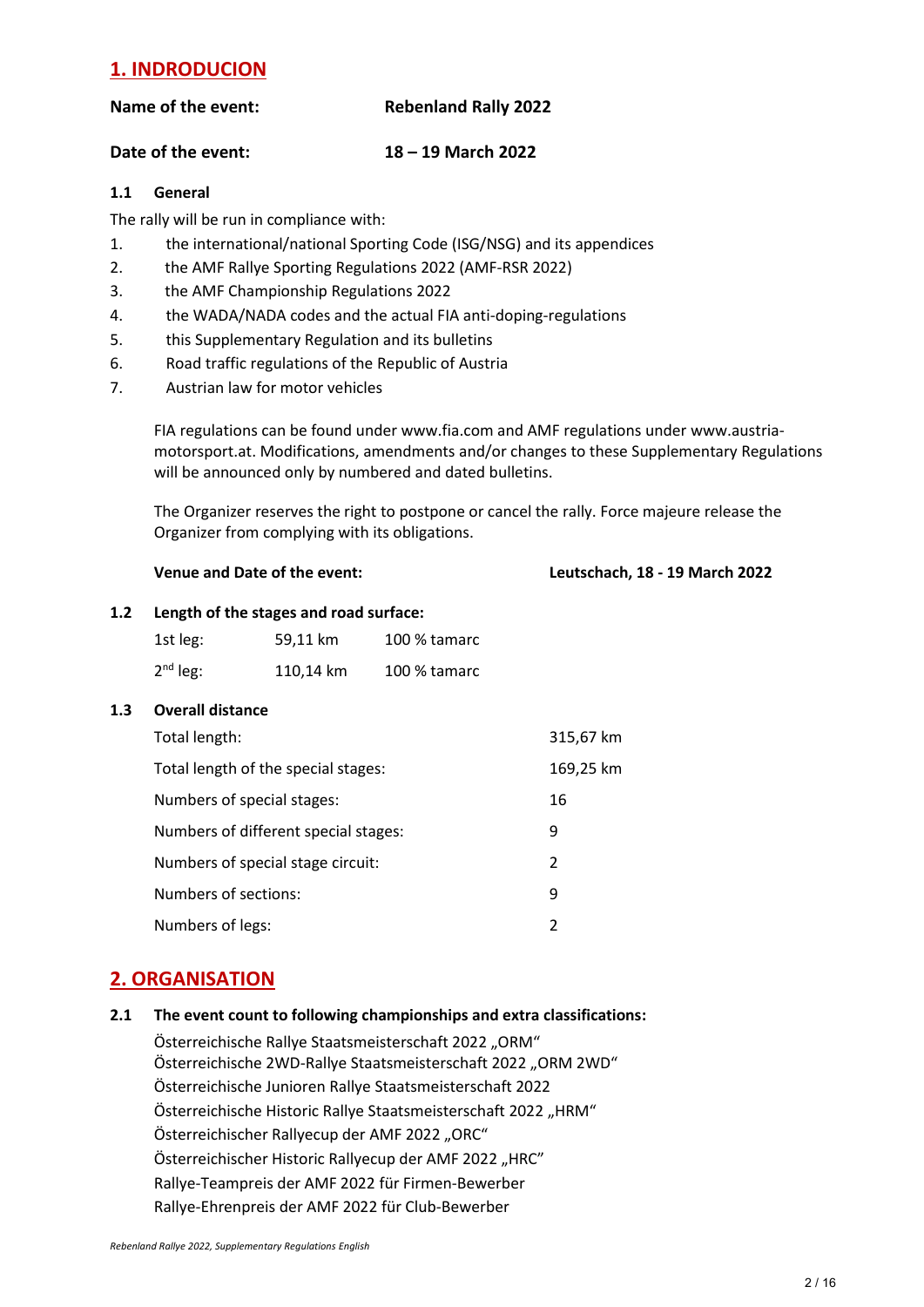**Additional Cups/ title:** CEZ Rally 2022 CEZ Historic Rally 2022 Mitropa Rally Cup 2022\* Mitropa Rally Historic Cup 2022\* *\* Subject FIA approval*

**2.2 Organizer**: Tourismusverein Rebenland - Leutschach **Permanent address rally secretary:** Festum Eventservice, Eduard Kittenbergergasse 56/Obj. 9/Top 4, 1230 Wien **Email: Email: [claudia@rallytravels.com](mailto:claudia@rallytravels.com)** 

#### **2.3 Organizer committee: Example 2.3 Department COVE COVER**

**2.4 Stewards:** 

| <b>Stewards</b>          | <b>Name</b>              |
|--------------------------|--------------------------|
| Chairman of the Stewards | Wolfgang NÖLSCHER        |
| Steward                  | DI (FH) Christian SINGER |
| Steward                  | Daniel BLAZINCIC (SVN)   |

#### **2.5 FIA Delegate/Observer:**

| FIA Observer | Name |
|--------------|------|
| not relevant |      |

#### **2.6 Offizielle**

|                                           | Name                                         |
|-------------------------------------------|----------------------------------------------|
| Head of the organization                  | Erich PLASCH, Irmgard RENNER                 |
| Clerk of the course                       | <b>Martin DOHR</b>                           |
| Deputy clerk of the course                | Georg HÖFER, Gerhard LEEB                    |
| Secretary of the rally                    | Claudia BIDLAS                               |
| <b>Chief Safety Officer</b>               | Erich PLASCH                                 |
| Deputy Chief Safety Officer               | tba                                          |
| Driver - HV Safety Car                    | Christian KLEJNA                             |
| <b>Chief Scrutineer</b>                   | <b>Martin TOMASINI</b>                       |
| Scrutineer                                | Robert SAX, Christoph TITZ, Leopold OTTERER, |
|                                           | Reinhard LEROCH, Martin PECHMANN, Philip     |
|                                           | LUEGER, Karl LUEGER (Aspirant)               |
| Chief Medical Officer (CMO)               | tba                                          |
| Deputy Chief Medical Officer              | tba                                          |
| Medical control / Head of Medical control | tba                                          |
| Covid-19 Officer                          | Claudia PRONEGG-UHL                          |
| Time Keeping / Head of the Time Keeping   | Daut DAMARIJA, Delta Timing                  |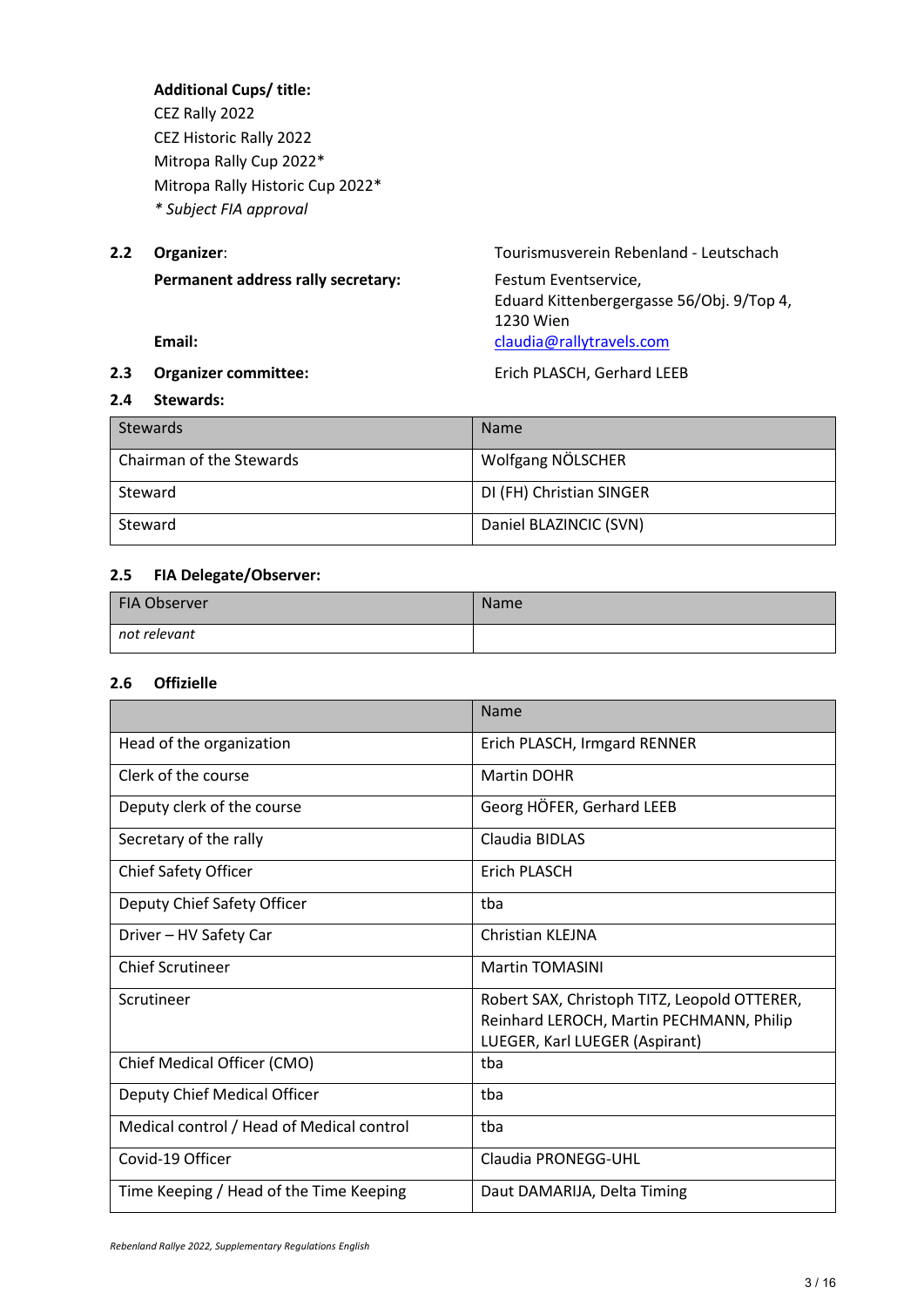| Results / Head of Results                     | Daut DAMARIJA, Delta Timing  |
|-----------------------------------------------|------------------------------|
| <b>Press Officer</b>                          | Armin HOLENIA/Wolfgang NOWAK |
| <b>Competitor Relations Officer (App.III)</b> | <b>Werner PFISTERER</b>      |
| <b>Environmental Commissioner</b>             | not relevant                 |
| Judges of the facts and function              | see bulletin's               |

# **2.7 Rally headquarter location**

**2.8 Location Parc fermé**

| Venue:<br>Telefon, Email:             | Kniely Haus, Arnfelserstrasse 10, 8463 Leutschach<br>+43 676 401 1072 / claudia@rallytravels.com             |  |
|---------------------------------------|--------------------------------------------------------------------------------------------------------------|--|
| Opening times:                        | see article 3-Program                                                                                        |  |
| Location of the official notice board |                                                                                                              |  |
| digital board:                        | www.rebenland-rallye.at and Sportity App<br>(Download info and password see entry confirmation and homepage) |  |
| Location Parc fermé                   |                                                                                                              |  |
| Venue:                                | FF - Leutschach, Hauptplatz 26, 8463 Leutschach                                                              |  |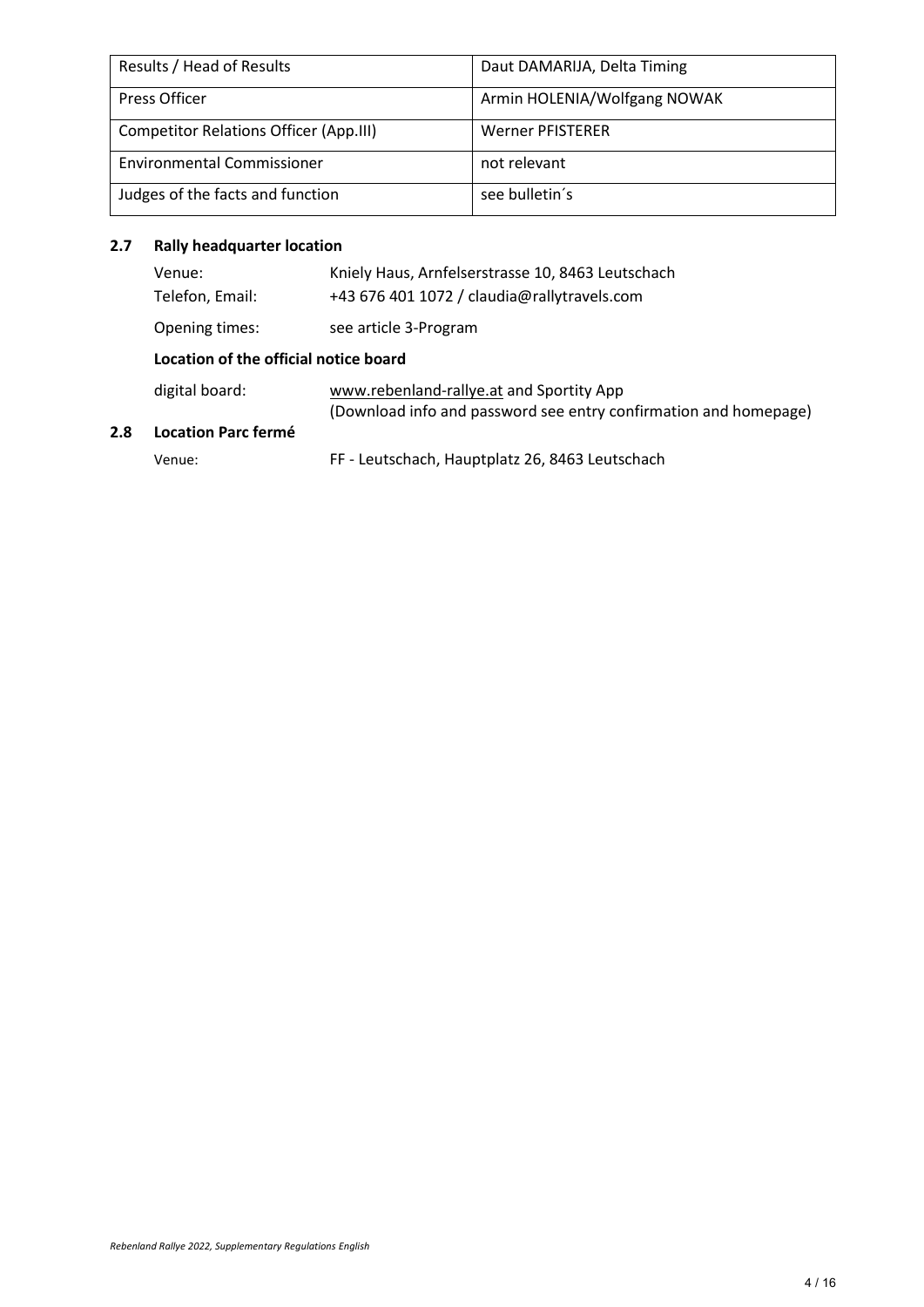# **3. PROGRAM**

|                                                                              | Venue                                                        | Date                                   | <b>Time</b>                               |
|------------------------------------------------------------------------------|--------------------------------------------------------------|----------------------------------------|-------------------------------------------|
| Publication of the supplementary regulations                                 | Website                                                      | 15.02.2022                             |                                           |
| <b>Entry Begin</b>                                                           |                                                              | 15.02.2022                             |                                           |
| <b>Entry closing</b>                                                         |                                                              | 06.03.2022                             | 24:00                                     |
| Original entry form to the organizer (not applicable for online<br>entries)  |                                                              | 06.03.2022                             | 24:00                                     |
| <b>Press conference</b>                                                      | WKO Steiermark<br>8021 Graz                                  | 09.03.2022                             | 10:00                                     |
| Publication of the entry list                                                | Website                                                      | 09.03.2022                             | 17:00                                     |
| Publication of the start number and dispatch of the entry<br>lconfirmation   | ---                                                          | 09.03.2022                             |                                           |
| Closing date of additional requirements and service park                     | ---                                                          | 11.03.2022                             | 24:00                                     |
| Rallye HQ - opening times                                                    | see art. 2.7                                                 | 17.03.2022<br>18.03.2022<br>19.03.2022 | 08:00-19:30<br>07:30-23:15<br>07:00-21:00 |
| <b>ROAD-BOOK issued</b>                                                      | <b>Kniely Haus</b><br>Arnfelserstrasse 10<br>8463 Leutschach | 17.03.2022<br>18.03.2022               | 08:00-19:30<br>07:00-10:00                |
| <b>Media center</b>                                                          | <b>Kniely Haus</b><br>Arnfelserstrasse 10<br>8463 Leutschach | 18.03.2022<br>19.03.2022               | Siehe<br>Akkreditierungs-<br>bestätigung  |
| Recce                                                                        | Special stage $1 - 16$                                       | see app. II                            | see app.II                                |
| Opening of the service park                                                  | 8463 Leutschach                                              | 17.03.2022                             | 15:00                                     |
| <b>Administrativ Check</b><br>with registration                              | <b>Kniely Haus</b><br>Arnfelserstrasse 10<br>8463 Leutschach | 17.03.2022<br>18.03.2022               | 14:30-19:30<br>07:00-10:00                |
| <b>Scrutineering</b><br>with registration                                    | <b>Autohaus Plasch</b><br>Hauptplatz 7<br>8463 Leutschach    | 17.03.2022<br>18.03.2022               | 15:00-19:30<br>07:30-10:30                |
| Drivers briefing - only in written form                                      | www.rebenland-rallye.at<br>und Sportity App                  | 18.03.2022                             | 12:00                                     |
| <b>First Stewards meeting</b>                                                | Kniely Haus<br>Arnfelserstrasse 10<br>8463 Leutschach        | 18.03.2022                             | 11:00                                     |
| Publication of the start list with their starting time for the first<br>leg  | www.rebenland-rallye.at<br>und Sportity App                  | 18.03.2022                             | 12:00                                     |
| Start of the first leg $-1$ st car                                           | Hauptplatz 8463, Leutschach                                  | 18.03.2022                             | 13:30                                     |
| Finish of the first leg $-1$ st car                                          | Parc Ferme FF Leutschach<br>Hauptplatz 26<br>8463 Leutschach | 18.03.2022                             | 21:25                                     |
| Technical checks, re-start cars                                              | Parc Ferme FF Leutschach<br>Hauptplatz 26<br>8463 Leutschach | 18.03.2022                             | from 20:30                                |
| Publication of the start list with their starting time for the<br>second leg | www.rebenland-rallye.at<br>und Sportity App                  | 18.03.2022                             | 23:15                                     |
| Start of the second leg $-1st$ car                                           | Parc Ferme FF Leutschach<br>Hauptplatz 26<br>8463 Leutschach | 19.03.2022                             | 07:45                                     |
| Finish of the second leg $-1$ st car                                         | Hauptplatz 8463, Leutschach                                  | 19.03.2022                             | 19:00                                     |
| Parc fermé                                                                   | FF Leutschach<br>Hauptplatz 26<br>8463 Leutschach            | 19.03.2022                             | 19:10                                     |
| <b>Final Scrutineering</b>                                                   | <b>Autohaus Plasch</b><br>Hauptplatz 7<br>8463 Leutschach    | 19.03.2022                             | directly after<br>the finish              |
| Publication of provisional final results                                     | www.rebenland-rallye.at<br>und Sportity App                  | 19.03.2022                             | 20:30                                     |
| Publication of official final results                                        | www.rebenland-rallye.at<br>und Sportity App                  | 19.03.2022                             | 21:00                                     |
| Price giving ceremony                                                        | Kniely Haus<br>Arnfelserstrasse 10<br>8463 Leutschach        | 19.03.2022                             | 21:15                                     |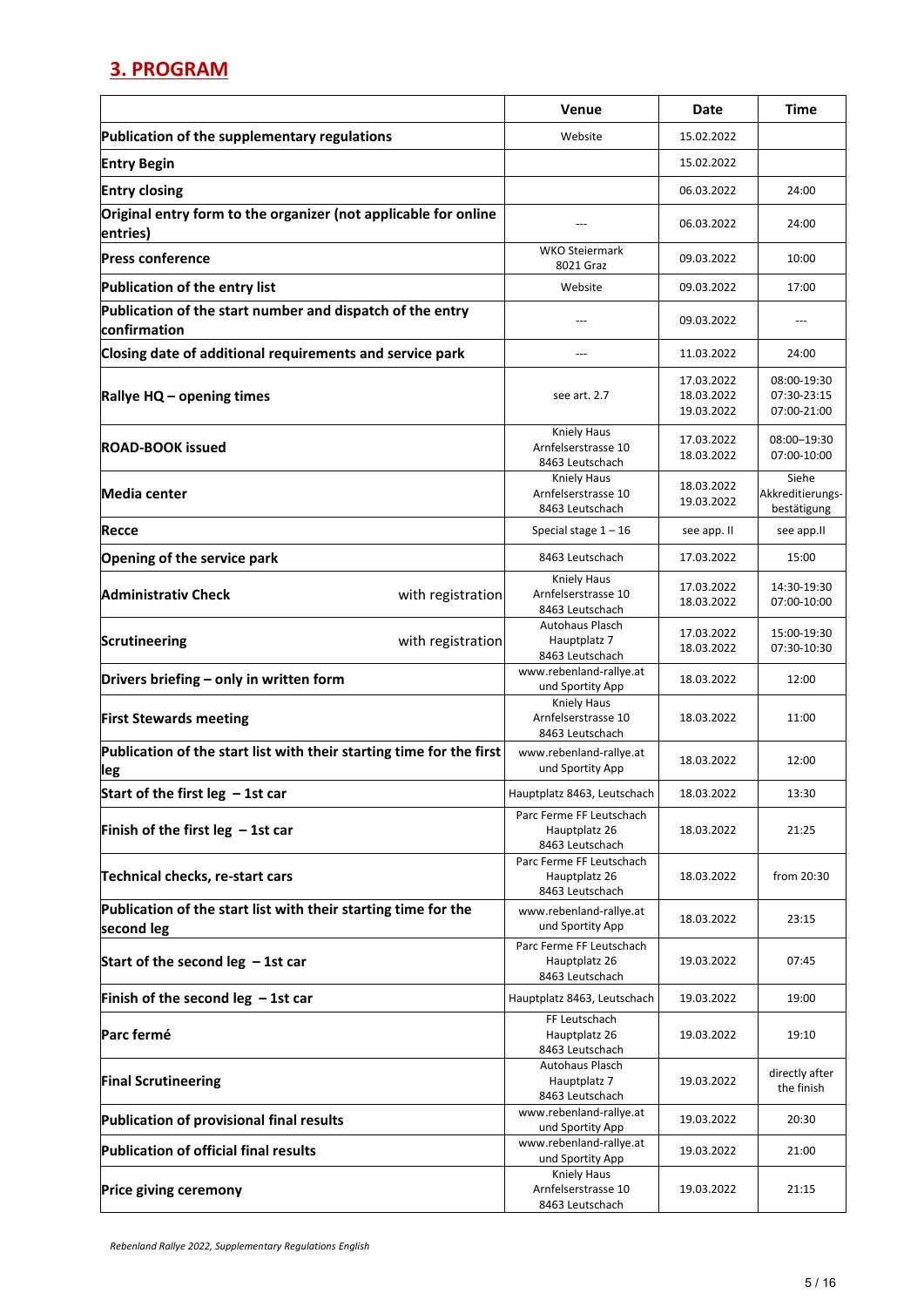# **4. ENTRIES**

#### **4.1 Entry closing:** "see article 3 - Program"

#### **4.2. Entry procedure**

Any entry application will be accepted only when fully completed and accompanied by the total entry fee. If the entry form will be sent by mail, the original signing from Entrant, Driver, Codriver must be done in original at the administrative check. The Payment of the entry fee will only be accepted by bank transfer. For foreign competitors, drivers and co-drivers, authorization must be given by their ASN and original has to be presented at the administrative checks. In case the competitor is not one of the drivers, the entry form must be accompanied by a copy of the valid competitors' license. Online-entry  $\rightarrow$  see art.22.1 of the AMF-RSR 2022

#### **4.3 Maximum numbers of entries: 90**

In case of exceeding the maximum number of entries, the teams, which sent the entry latest and did the payment of the entry fee at latest, will be put on a waiting list and not on the official entry list. Priority driver be accepted in principle. The organizer reserves the right, considering the current AMF-regulations, to decide which teams will be accepted.

| <b>CLASS</b>    | Vehicle with valid Homologation of an ASN,<br>Safety according appendix J                                                                                                                                                                                                                                                                                                                                                                                                                                                                                                                                                                                                                                                                                                                                                                                                                                                                      |
|-----------------|------------------------------------------------------------------------------------------------------------------------------------------------------------------------------------------------------------------------------------------------------------------------------------------------------------------------------------------------------------------------------------------------------------------------------------------------------------------------------------------------------------------------------------------------------------------------------------------------------------------------------------------------------------------------------------------------------------------------------------------------------------------------------------------------------------------------------------------------------------------------------------------------------------------------------------------------|
| RC <sub>2</sub> | Rally2 (FIA Appendix J 2022, art.261)<br>Rally2 Kit (VR4K) (FIA Appendix J 2022, art.260E)<br>NR4 over 2000 ccm (FIA Appendix J 2019, art.254)<br>S2000-Rally, to 2000 ccm suction engine (FIA Appendix J 2013, art.254A)                                                                                                                                                                                                                                                                                                                                                                                                                                                                                                                                                                                                                                                                                                                      |
| <b>RGT</b>      | RGT accord. FIA appendix J 2019 art.256<br>RGT accord. FIA appendix J 2022 art.256<br>RGT with national homologation of a FIA member ASN                                                                                                                                                                                                                                                                                                                                                                                                                                                                                                                                                                                                                                                                                                                                                                                                       |
| RC3             | Rally3, homologation from 01.01.2021 & FIA Appendix J 2022, art 260                                                                                                                                                                                                                                                                                                                                                                                                                                                                                                                                                                                                                                                                                                                                                                                                                                                                            |
| RC4<br>RC5      | Rally4<br>suction engine over 1390 to 2000 ccm and turbo engine over 927 to<br>1333 ccm<br>(Rally4 homologation from 01.01.2019 & FIA Appendix J 2022, art.260)<br>(R2 homologation before 31.12.2018 & FIA Appendix J 2018, art.260)<br>R <sub>3</sub><br>Suction engine +1600 to 2000 ccm (VR3C) and<br>Turbo engine over 1067 to 1333 ccm (VR3C)<br>(homologation before 31.12.2019 & FIA Appendix J 2019, art.260)<br>Turbo engine until 1620 ccm / nominal (VR3T)<br>R <sub>3</sub><br>(homologation before 31.12.2019 & FIA Appendix J 2019, art.260D)<br>to 2000 ccm (FIA Appendix J 2019, art.255)<br>А<br>to 2000 ccm (FIA Appendix J 2019, art. 254)<br>Rally 5 suction engine to 1600 ccm and turbo engine to 1333 ccm<br>(Rally5, homologatet from 01.01.2019 FIA Appendix J 2022, art.260)<br>Rally5 suction engine to 1600 ccm and Turbo engine to 1067 ccm<br>(R1, homologatet before 31.12.2018, FIA Appendix J 2018, art.260) |
| <b>CLASS</b>    | Vehicle, between 01.01.1982 and 31.12.1990 produced and homologated, and<br>able to show a historical FIA HTP (FIA Historic vehicle passport) or an AMF historic<br>passport as also the conditions set from appendix K FIA* and the appendix J of<br>the period, and the homologation of the vehicle                                                                                                                                                                                                                                                                                                                                                                                                                                                                                                                                                                                                                                          |
| 6.1             | -1600ccm of the periode F to I (class B1, B2, B3, C0, C1, C2, D0, D1, D2)                                                                                                                                                                                                                                                                                                                                                                                                                                                                                                                                                                                                                                                                                                                                                                                                                                                                      |
| 6.2             | -2000 ccm of the periode F to I (class B4, C3, D3)                                                                                                                                                                                                                                                                                                                                                                                                                                                                                                                                                                                                                                                                                                                                                                                                                                                                                             |
| 6.3             | +2000 ccm of the periode F to I (class B5, C4, D4)                                                                                                                                                                                                                                                                                                                                                                                                                                                                                                                                                                                                                                                                                                                                                                                                                                                                                             |

#### **4.4 Start and scoring authorized vehicles**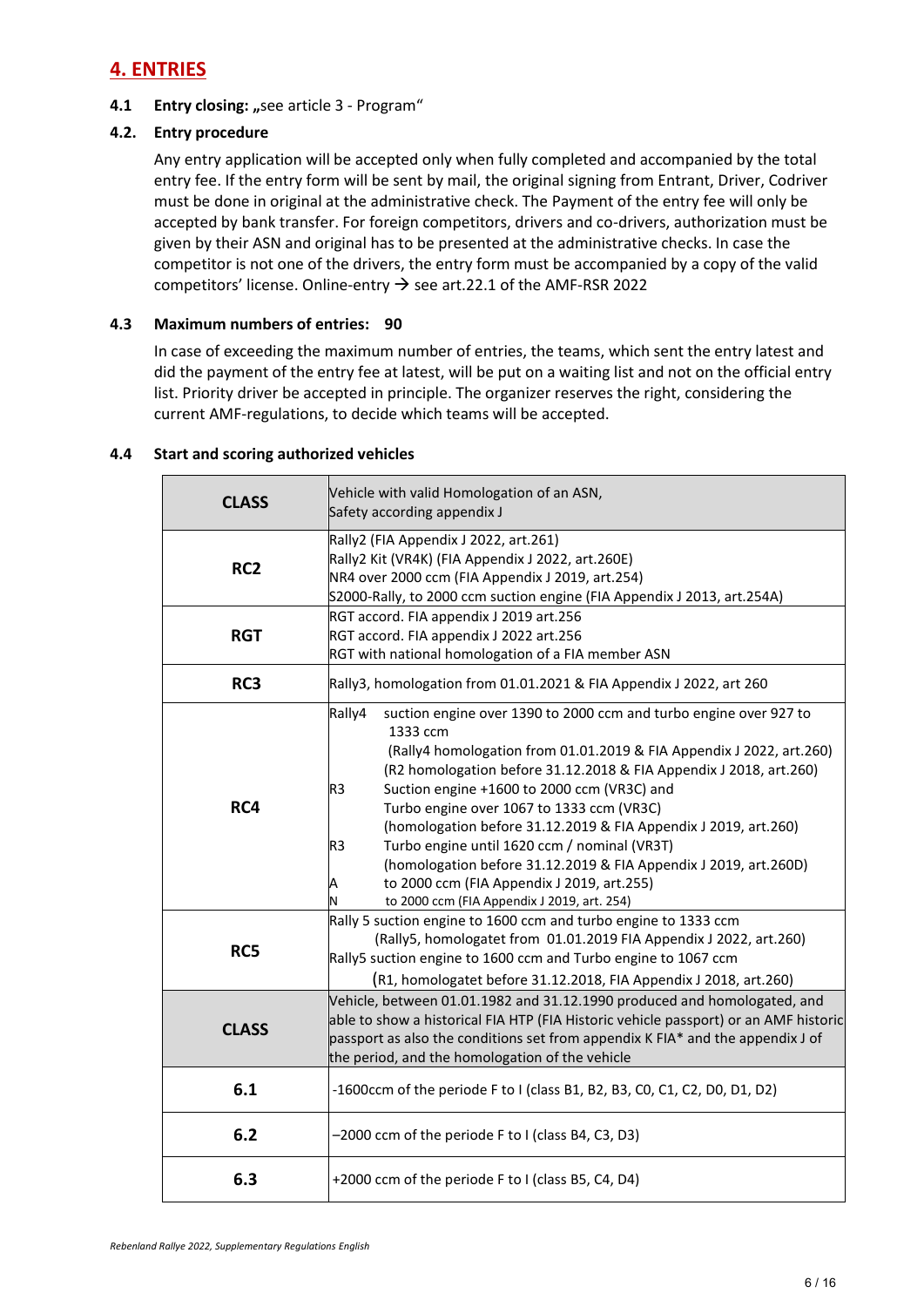| 6.4          | $-1.600$ ccm period J (1/2), only 2WD                                                                                                                                                                                                                                                            |
|--------------|--------------------------------------------------------------------------------------------------------------------------------------------------------------------------------------------------------------------------------------------------------------------------------------------------|
| 6.5          | $+ 1.600$ ccm period J (1/2), only 2WD                                                                                                                                                                                                                                                           |
| 6.6          | $-$ 2.500ccm 4WD and $+$ 2.500ccm period J (1/2), 2WD and 4WD                                                                                                                                                                                                                                    |
| <b>CLASS</b> | Vehicle with valid or expired homologation, safety according current app. J resp.<br>according group H- regulations AMF as well as vehicle according serie/M1 rules<br>(according to the technical specification AMF2021), act. regulations Open N or<br>AMF for vehicles with alternative drive |
| 7.1          | $A + 2000$ ccm<br>R4 (VR4) (FIA appendix J 2018, art.260)<br>HA, HN (incl. WRC) +3200ccm (4WD+2WD)<br>$M1-LG1$                                                                                                                                                                                   |
| 7.2          | HA, HN over 2000ccm to 3200 ccm<br>Kit Cars +1600 ccm, Super 1600                                                                                                                                                                                                                                |
| 7.3          | Kit Car to 1600 ccm<br>HA, HN to 2000 ccm (2WD)<br>$M1-LG2$<br>Diesel vehicle                                                                                                                                                                                                                    |
| 8            | Open N (with AMF - vehicle passport)                                                                                                                                                                                                                                                             |
| 9            | Vehicle with alternative fuel drive                                                                                                                                                                                                                                                              |
| <b>CLASS</b> | Additional start authorized vehicles / classes accord. Supplementary regulations<br>of the event, after confirmation AMF                                                                                                                                                                         |
| 10           | Vehicle of the group H from the ASN's of the FIA zone central Europe (CEZ),<br>which could not classification in the classes 7.1 to 7.3. (These class will not be<br>scored in the AMF Championships- and cup's and could only be used from<br>foreigner License holder.                         |

\* In amendment to appendix XI of appendix K, the following applies:

- Removable steering wheel recommended, but not compulsory
- Extraction coupling for fuel recommended, but not compulsory
- Condition of the fuel and oil lines according FIA appendix J of the period.

**Applies for all cars:** All cars and their equipment must comply with FIA regulations ISG/appendix J respectively AMF published regulations (e.g. according safety tank).

**See actually safety regulations:** <http://www.fia.com/regulation/category/123> (Appendix J, art. 253; changes in color).

The use of a FIA approved head restraint FHR-Systems (HANS®…) is obligatory for drivers in all classes only for the participant of the historic classes  $6.1 - 6.3$  strongly recommended!

### **Please note the new AMF license terms, which apply to Annual licenses as well as One Event licenses are valid. <https://austria-motorsport.at/lizenzen/antraege>**

#### **4.5 Entry fee**

| <b>Class</b>                         | <b>Entry fee</b><br>with organizers proposed<br>advertising | <b>Entry fee</b><br>without organizers<br>proposed advertising |
|--------------------------------------|-------------------------------------------------------------|----------------------------------------------------------------|
| RC2-RC5, RGT                         | EUR 1.050.-                                                 | EUR 2.100 .-                                                   |
| $6.1 - 6.6$ , $7.1 - 7.3$ , 8, 9, 10 | EUR 850.-                                                   | EUR 1.700 .-                                                   |
| Mitropa Cup                          | see MC regulations                                          | EUR 2.100,-                                                    |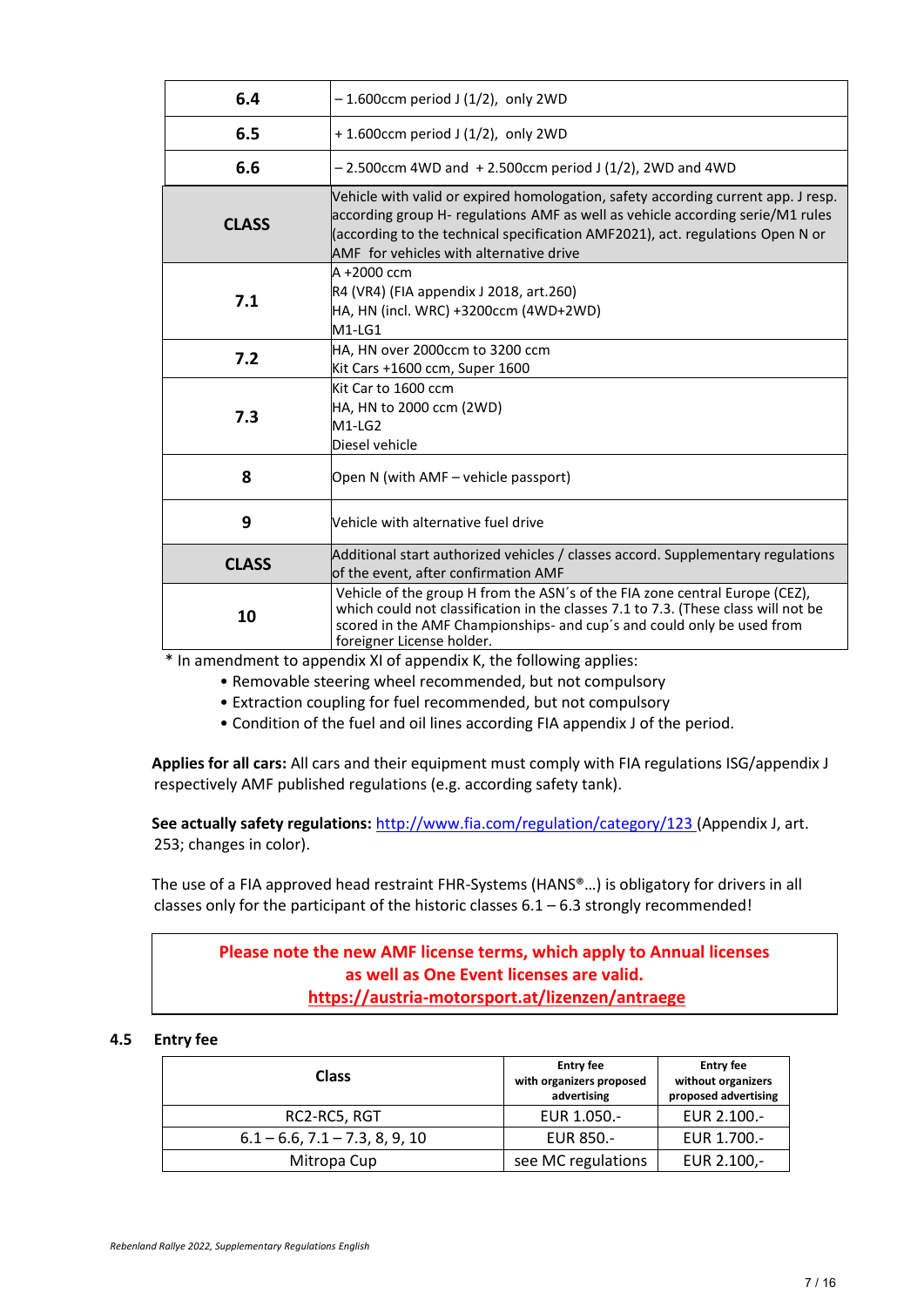The entry fee must be received no later than entry closing (art.4.1) on the account of the organizer, otherwise the entry will not be accepted!

#### **4.6 Payment details**

Via bank transfer:

Account holder : **Tourismusverein Rebenland Leutschach** IBAN-Code : **AT 9038 1020 0207 003 007** Swift-Code : **RZSTAT2G102**

Purpose: Entry fee Rebenland Rallye + name of the driver

#### **4.7 Refund of the entry fee**

Entry fees will be refunded in full

- to competitors whose entry has not been accepted
- in case of the rally not taking place

The organizer may refund 50 % of the entry fee to those competitors who for reasons of "force majeure"(duly certified by their ASN before the scrutineering) were unable to start the rally.

# **5. INSURANCE**

AMF license-holder are insured against accidents via their AMF license. The current levels of coverage in the event of disability, death, medical expenses and return transport can be viewed online at [http://www.austria-motorsport.at.](http://www.austria-motorsport.at/)

The organizers will conclude following insurance, required by the licensing authorities:

#### **5.1 Accident insurance**

Applies to all persons involved in the organization of the event (in particular officials and marshals) and to Codriver, as well as accredited journalists and photographers and holders of foreign licenses, provided they do not already have valid accident insurance with another local or foreign insurer.

The valid AMF regulations for mandatory event organizers - accident insurance can be viewed online at [www.austria-motorsport.at.](http://www.austria-motorsport.at/)

#### **5.2 Organization liability cover**

Compulsory insurance with a minimum coverage of  $\epsilon$  5 million. The applicable AMF regulations and possible insurance options (amount of liability coverage) for organizer insurance can be viewed online at www.austria-motorsport.at.

Legal liability insurance is mandatory for all competition vehicles and must be done by the owner of the vehicle. This liability insurance must cover all damage on roads, excluding special stages and shakedown. The conclusion of a legal liability insurance must be shown at the administrative checks. Service-, Recce and Support vehicles with a rally sign are not covered by the organizer's liability insurance.

In the event of an accident with material damage, the participant is obliged to report this at the next time control and to submit a detailed written report to the Rally headquarter at the end of the section. The absence of this report will be punished with a fine of € 500.-, pronounced by the Clerk of the course. Furthermore, in the event of physical injury, the driver must inform the Rally headquarter immediately via the emergency number according to Art. 12.8.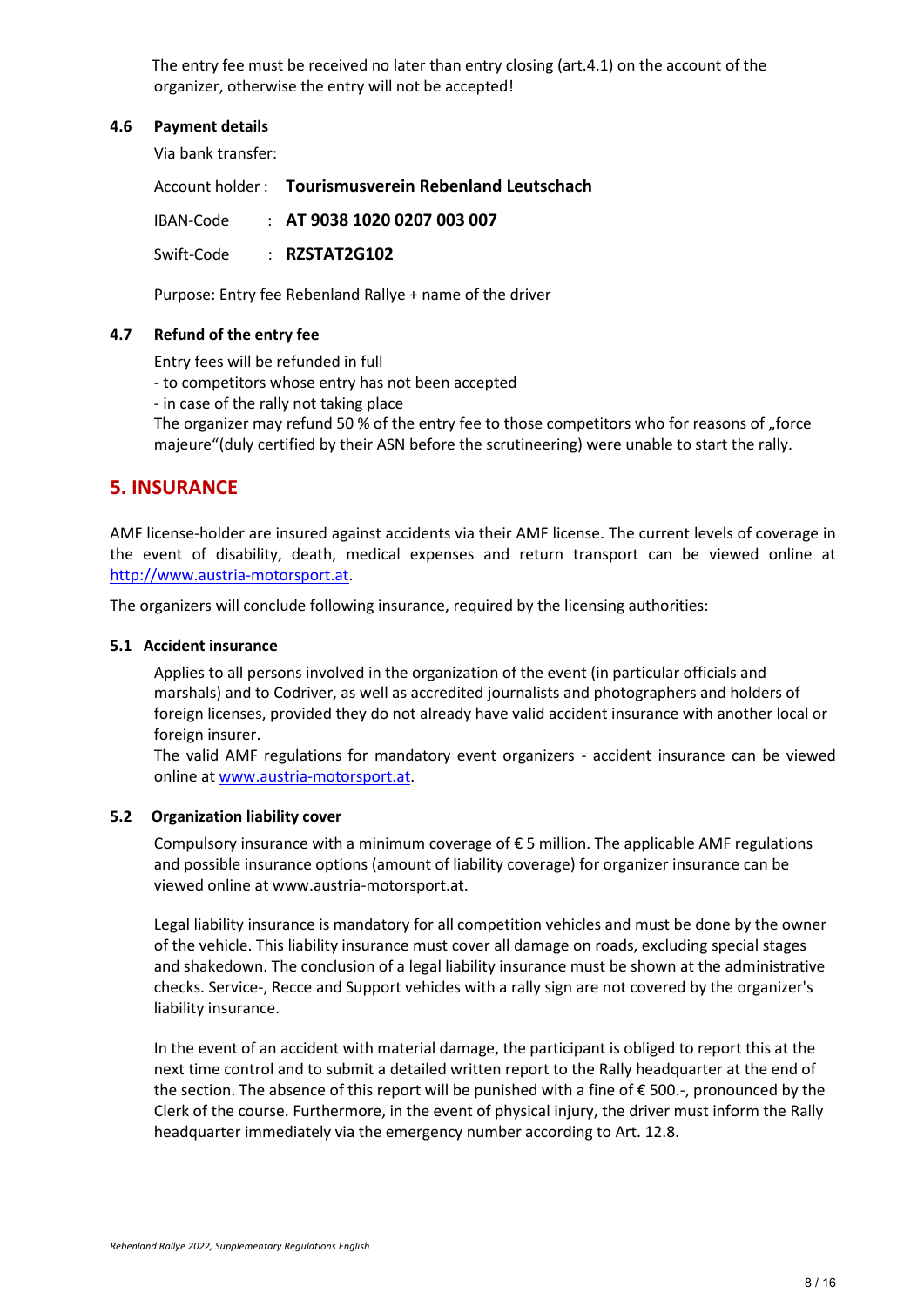# **6. ADVERTISING AND IDENTIFICATION**

For identification as well as organisers advertising regulations of AMF-RSR2022, and app. IV of this supplementary regulations are mandatory. Material will be issued by the organiser and has to be affixed at the cars prior to scrutineering and maintained during the rally. Organiser advertising and optional organiser advertising will be announced in a bulletin with the entry confirmation.

Breaches against this article will be punished by the Clerk of the Course, like follow:

- missing start number  $\epsilon$  150,- (money fine)
- 
- missing of the organizer advertising Payment of the entry fee without organizer advertising (see art. 4.5)

**7. TYRES** "see AMF-RSR 2022, art 13 and app. "5"

# **8. FUEL AND REFULLING**

#### **8.1 Supply during the rally:**

The competition vehicle can be refueled at the service area, provided that the legal requirements (protection underlay, fire protection, etc.) are observed.

#### **8.2 Additional Refueling**

"see AMF-RSR 2022, art. 61"

#### **8.3 Fuel**

Fuels must comply with the current specifications according to FIA Appendix J, art. 252-9. Bioethanol E85 according to ÖNORM C 1114 is no longer as a "commercial fuel" in Austrian rallying permitted. Vehicles that are operated with alternative fuels (those other than petrol or diesel) must comply with the "AMF regulations for alternative fuel vehicles" and will be scored on the specified class.

### **9. RECONNAISSANCE**

#### **9.1 Registration and identification of the recce car**

At the road book issued each team receives 2 pcs. of start numbers which must be fixed at the front & rear window. The team are obliged to fix this number on the recce car. In case of an offense, it will be reported to the Stewards by the Clerk of the course.

#### **9.2 Reconnaissance Rules**

"see AMF-RSR 2022, art. 35"

#### **9.3** Recce time schedule: "see appendix II"

Crews are not obliged to do recce.

# **10. ADMINISTRATIV CHECKS**

(any COVID 19 restrictions will be announced with the entry confirmation)

#### **10.1 Venue, Date and time schedule: "see article 3 - program"**

A detailed time schedule will be announced with the entry confirmation or a bulletin. An unexcused delay at the administrative check will be reported to the Stewards by the clerk of the course and will be punished by a fine of  $\epsilon$  50,-

#### **10.2 Documents to be presented**

Following documents have to be prepared and presented at the administrative checks:

• Valid competitors license (Entrant)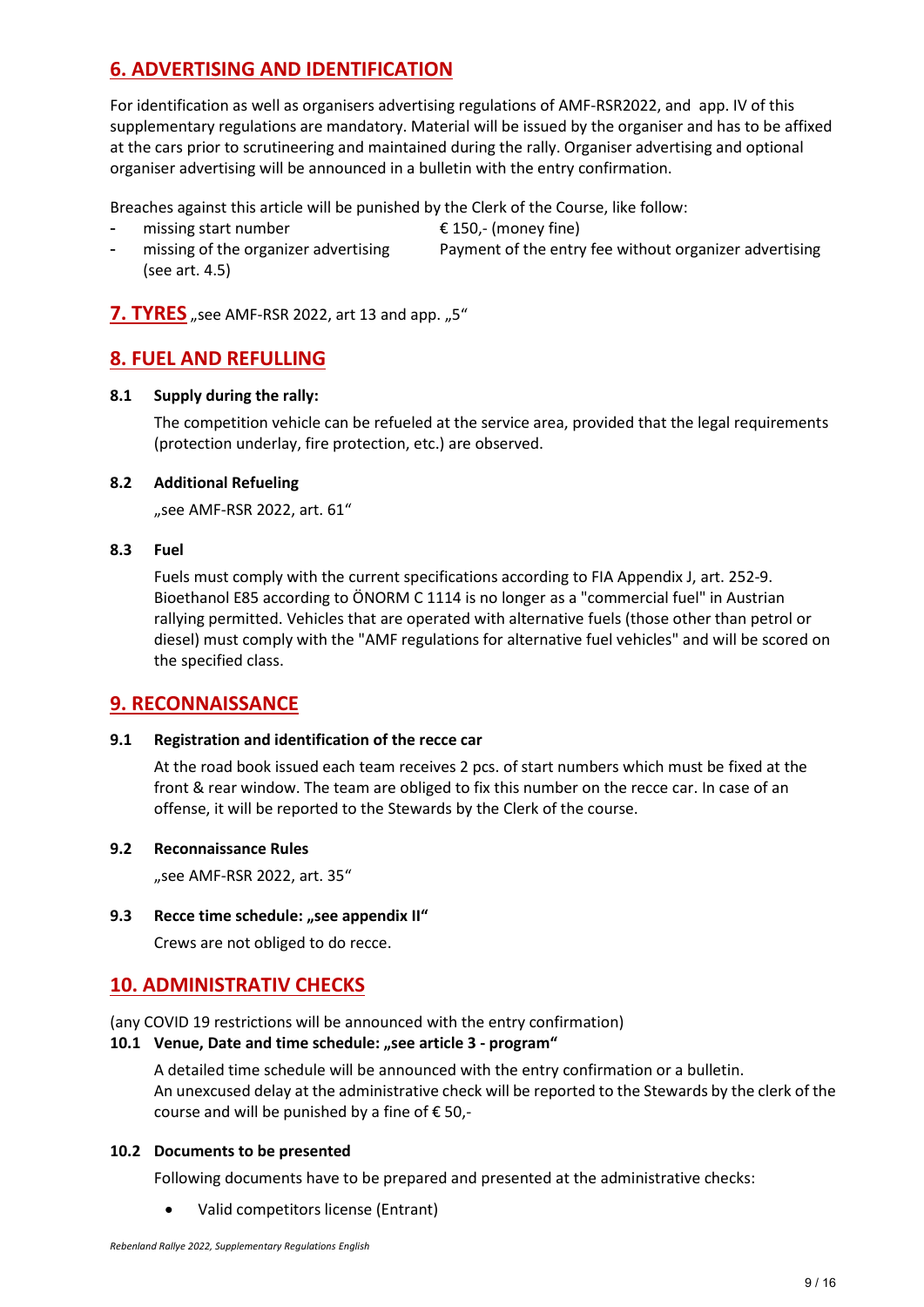- Competitors license (Driver/Co-driver)
- Valid driving license (driver)
- ASN authorization for all competitors outside EC-countries
- Car registration papers
- Car insurance certificates
- Declaration of consent by the owner of the competition car
- Completion of details on the entry form

# **11. TECHNICAL CHECKS**

(Any COVID 19 restrictions will be announced with the entry confirmation)

**11.1 Venue, Date and time schedule:** "see article 3 - program"

A detailed time schedule will be announced with the entry confirmation or a bulletin. An unexcused delay at the technical check will be reported to the Stewards by the clerk of the course and will be punished by a fine of  $\epsilon$  50,-

#### **11.2 Documents to be presented**

Following documents have to be prepared and presented at the technical checks:

- AMF vehicle passport, AMF vehicle passport historic, FIA HTP /Histroric Technical Passport)
- Homologation document (original)
- certificate of the roll cage
- certification of the safety tank (when vehicle category required)
- driver safety equipment's card (fully filled)
- SOS/OK plate (min. DIN A3)

#### **11.3 Windows**

The use of tinted or mirrored rear side windows and the rear window is permitted under the requirements of ISC Appendix J Art. 253.11.

#### **11.4 Driver safety equipment**

At the scrutineering the helmets and FHR systems (as HANS®), which are used during the rally, and a list of the flame-resistant clothes which comply with the FIA Standard 8856-2000 or 8856- 2018 must be presented. All equipment must comply with Appendix L, chapter III of the ISG.

# **12. OTHER PROCEDURES**

#### **12.1 Special stages**

#### **12.1.1 Power Stage**

For participant of the Austrian Rally Championship 2022 (ORM and ORM2WD), the Austrian Historic Rally Championship 2022 (HRM), the Austrian Rally Cup 2022 (ORC and ORC2000) and the Historic Rally Cup 2022 (HRC) in accordance to AMF-RSR art. 50, the special stage 16 (Powerstage Eichberg) is defined as "power stage" (see Appendix I Time schedule)

#### **12.1.2 Early check in**

On following time control is an early check in permitted: TC7b/TC16b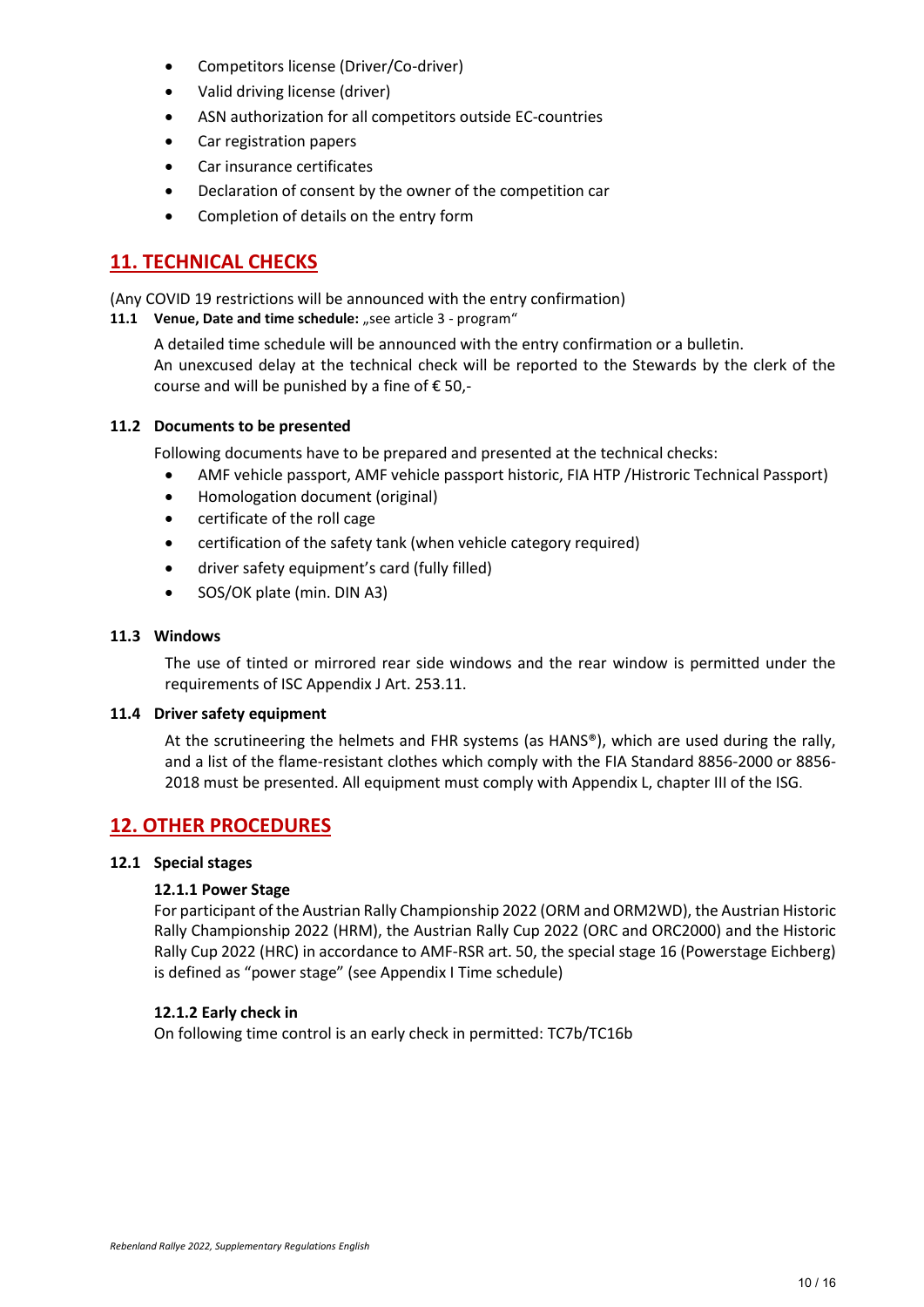#### **12.5 Additional regulations for the service park**

#### **12.5.1 Service package**

each team receive (basis equipment):

| Service area            | 48 m <sub>2</sub> |
|-------------------------|-------------------|
| <b>Vehicle stickers</b> |                   |
| Service sticker (A)     |                   |
| Service sticker (B)     |                   |
| documents               |                   |
| Road book               |                   |
| Rally program           |                   |

Additional service areas and documents must be ordered from the organizer (see below) and are available for the following costs:

| - additional service area  | € 10,--/m <sup>2</sup> |
|----------------------------|------------------------|
| - add. "Service B" sticker | € 50,--/pcs.           |
| - road book                | € 25, --/ pcs.         |

**Ordering for extra service area, sticker latest until: 11.03.2022 to**: [claudia@rallytravels.com](mailto:claudia@rallytravels.com) *ATTENTION: will only be considered written orders! After 11.03.2022 no requests can be considered!*

#### **12.5.2 Allocation and equipment of the service park**

Basically, each team will be provided a service area. The organizer provides in the service park no electricity.

#### **12.5.3 Behavior within the service park**

Only competition cars and service vehicles with affixed service plates ("Service") of the organizer are allowed to enter the service park. Damages of the surface of the service park has to be forbitten. Nails, screws or other material for fixing on the surface of the service park is not allowed. For damages on the service park, the crew is liable. Austrian environmental rules apply. In particular and in addition, the following applies:

- Crews are obliged to put a sufficiently large plastic ground sheet in the size of min. 5 x 2 meters as a base to protect the floor under any competition vehicle, be carried out on working as long as service works are carried out.
- No sustainable and avoidable damages shall be caused because of service works.
- Unreasonable or willful behavior by a team that runs acts against environmental protection, harms the reputation of the principle Motorsports and is therefore - even if detailed regulations are missing - to penalize. The service area is to leave after the event in fair condition. Accumulated Waste and liquids are disposed of properly by the crew or the team itself.

#### **12.5.4 Catering in the service park**

Catering in the service park is only permitted with the written approvel of the organizer (until the closing of the entry). In this case, the organizer reserves the right to charge a fee for the electricity supply and waste disposal. Excluded is the self-sufficiency of the teams, especially drivers and mechanics. The sale of food and drinks in the service park is generally prohibited. **Use of LPG for cooking or heating is prohibited within the whole service park!**

**12.6** At the start of the special stages a traffic light system with start clock is used.

#### **12.7 Restart 2nd leg**

"see AMF-RSR 2022, art.54"

#### **12.8 Participants safety**

The general emergency number of the event is: **+43 676 532 51 58**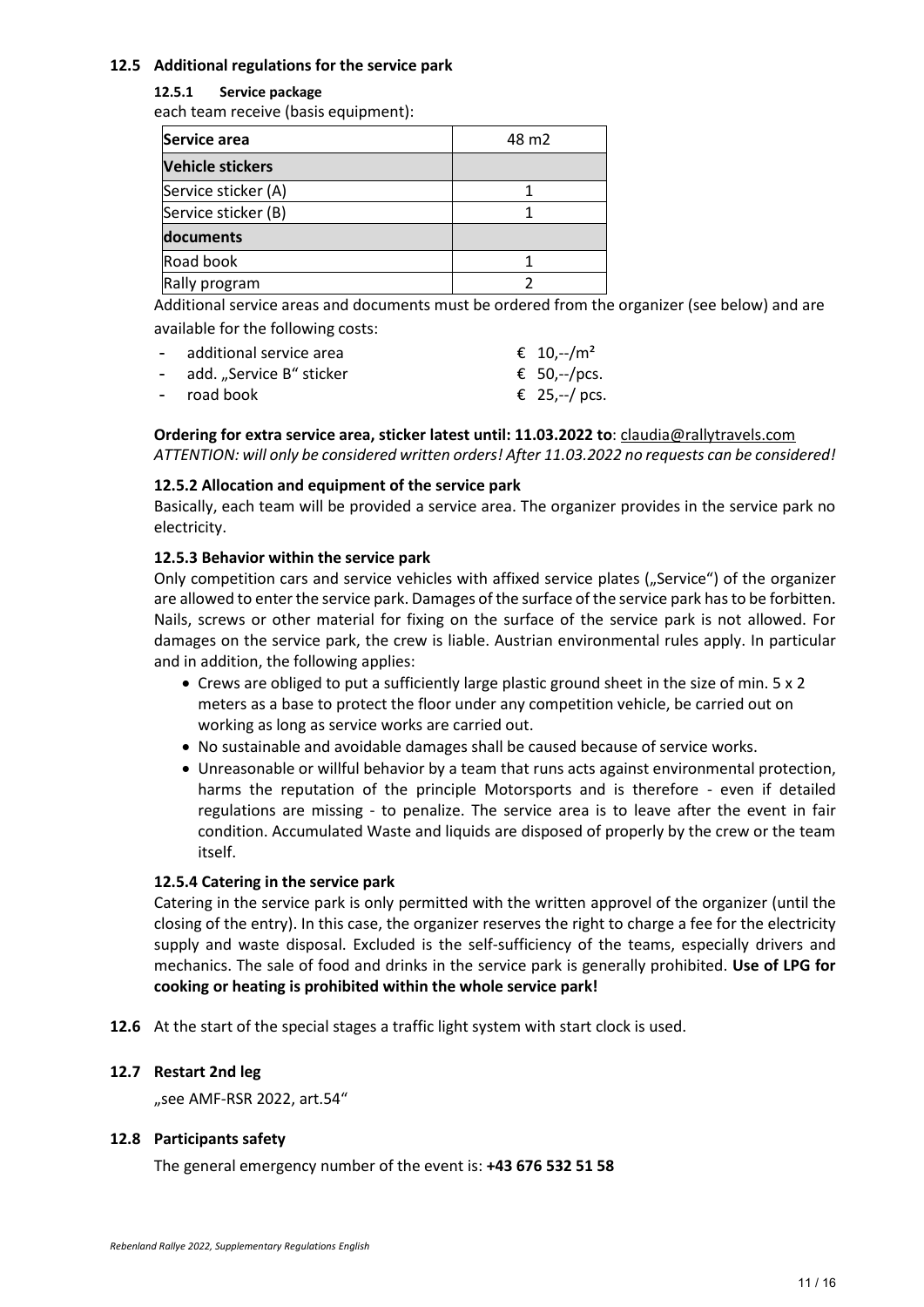#### **12.8 Drivers briefing**

The driver briefing is available in written form from the Clerk of the course and will be published on the electronic notice board [www.rebenland-rally.at](http://www.rebenland-rally.at/) and in the Sportity App. If you have any further questions before or while the rally the teams can contact the Deputy clerk of the course: Gerhard Leeb: +43 664 425 73 00.

#### **12.9 Drivers reachable**

Participants who have their vehicle in the Parc Ferme after the finish, must be reachable at any time until the final result is posted. Under the "Team mobile phone number" in the entry form.

#### **13. IDENDIFICATION OF OFFICIALS AND MARSHALS**

| yellow vest bearing the letters "SP-LEITER"                  |
|--------------------------------------------------------------|
| yellow vest bearing the letters "SP-SICHERHEITSOFFIZIER"     |
| Ö-Ring staff: orange jumpsuit;                               |
| yellow vest bearing the letters "Streckenposten" or "Ordner" |
| tba                                                          |
| green vest bearing the letters "ORM Logo" TV / MEDIA         |
|                                                              |

# **14. PRIZES / CUPS**

- **14.1 Prize giving / Venue and time:** "see article 3 Program"
- **14.2 List of prizes and cups**

| Overall ranking:                 | 1st to 3rd place (driver/co-driver) |
|----------------------------------|-------------------------------------|
| ORM-2WD:                         | 1st to 3rd place (driver/co-driver) |
| ORC:                             | 1st to 3rd place (driver/co-driver) |
| ORC2000:                         | 1st to 3rd place (driver/co-driver) |
| HRM:                             | 1st to 3rd place (driver/co-driver) |
| HRC:                             | 1st to 3rd place (driver/co-driver) |
| FIA CEZ1:                        | 1st place (driver/co-driver)        |
| FIA CEZ2:                        | 1st place (driver/co-driver)        |
| FIA CEZ3:                        | 1st place (driver/co-driver)        |
| FIA CEZ Historic Cat.1:          | 1st place (driver/co-driver)        |
| FIA CEZ Historic Cat.2:          | 1st place (driver/co-driver)        |
| FIA CEZ Historic Cat.3:          | 1st place (driver/co-driver)        |
| FIA CEZ Historic Cat.4:          | 1st place (driver/co-driver)        |
| Mitropa Rally Cup Overall:       | 1st to 3rd place (driver/co-driver) |
| Mitropa Rally Hist. Cup Overall: | 1st to 3rd place (driver/co-driver) |

The prizes and trophies are awarded on the finish ramp in front of the entrance to the Parc Ferme according to the unofficial result and only become the property of the recipient when the official final result is published.

Prizes for places 1-3 are only awarded if at least 5 teams are at the start in the group or class concerned. If there are fewer participants, only the prize for 1st place will be awarded.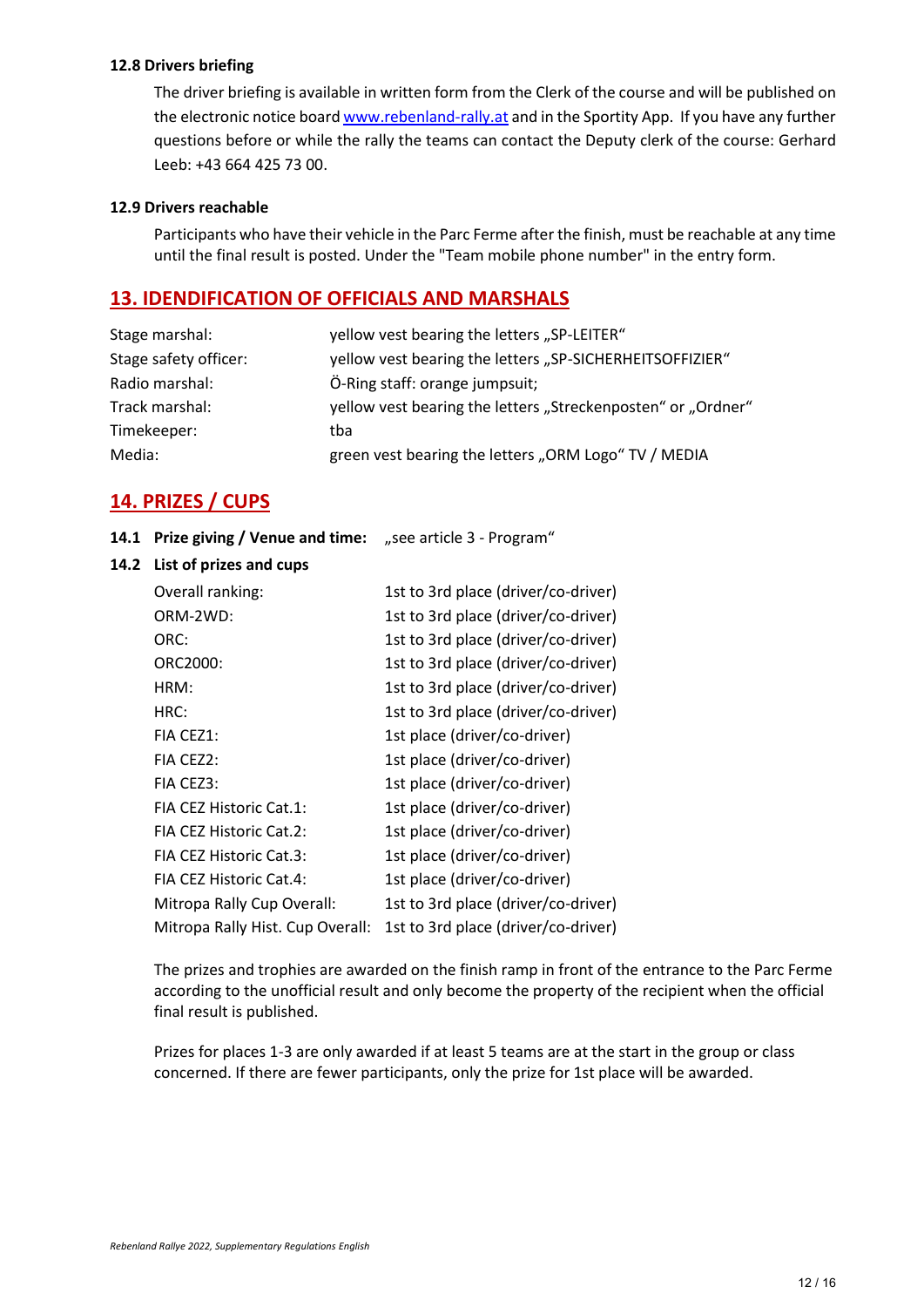# **15. FINAL CHECKS / PROTESTS / APPEALS**

#### **15.1 Venue, Date and time schedule:** "see article 3 – Program"

Teams which are called to the final checks will be escorted by the conduction car of the organizer which they must follow immediately after the finish ramp to the location of the final checks, even if it means one or more time controls can not be approached.

#### **15.2 Protest fee**

| FIA-rally:           |   | € 1.000.- |
|----------------------|---|-----------|
| International rally: | € | $900 -$   |
| National rally:      | € | $250 -$   |
| 15.3 Appel fee       |   |           |
| FIA-rally:           |   | € 6.000.- |
| International rally: |   | € 3.000.- |
| National rally:      | € | $800 -$   |
|                      |   |           |

AMF- visa approval – German version:

Genehmigt in Verbindung mit dem AMF-Schreiben vom 15 02 2022 vorbehaltlich behördlicher Genehmigungen und Auflagen unter Eintragungs-Nr. RY 03/2022 Österreichischer Automobil-, Motorrad- und Touring Club Austria Motorsport Der Präsident Univ.-Prof. Dr. Harald Hertz

*Only the supplementary regulations in German-language, approved by the AMF is valid.*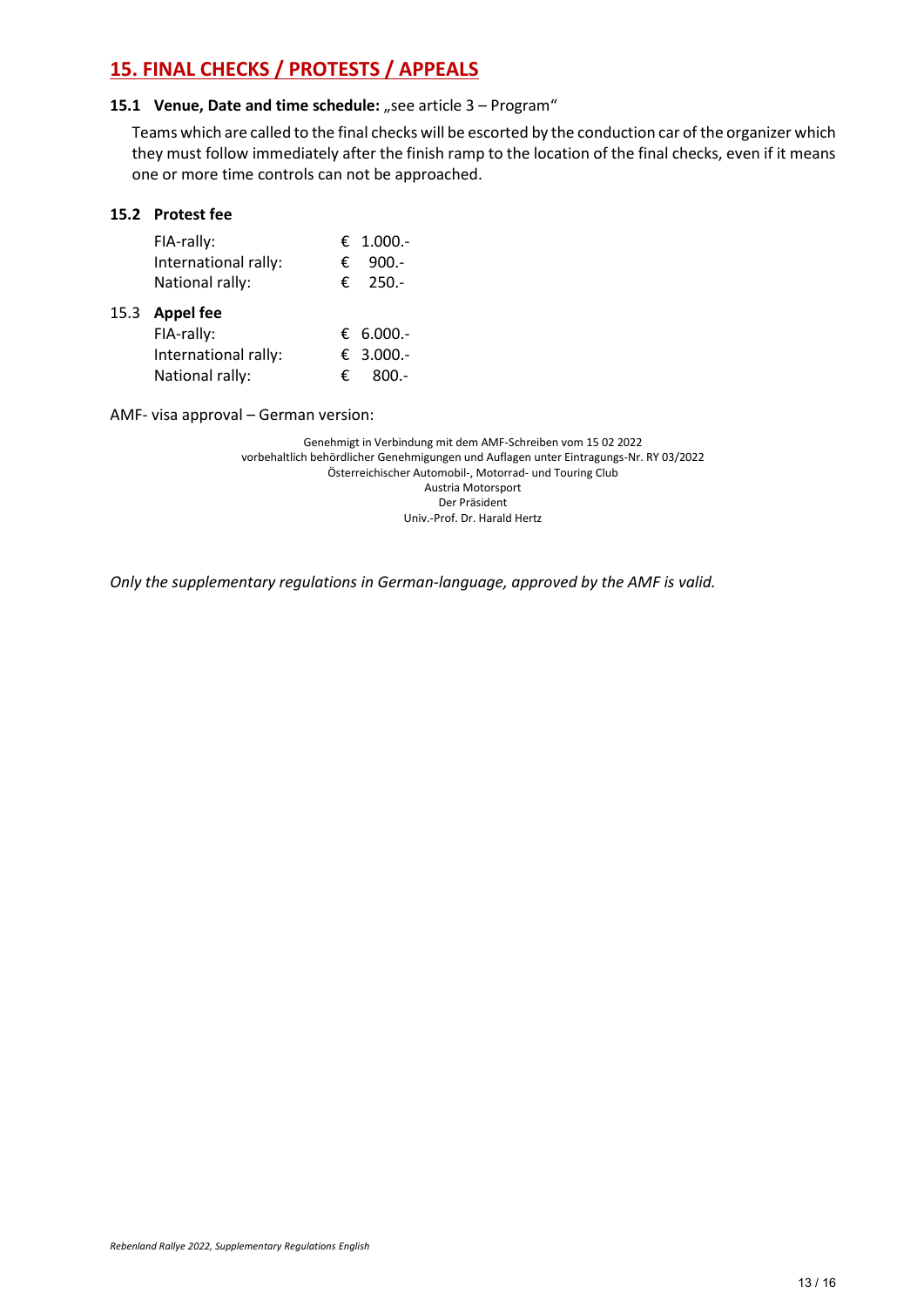

 **Nennschluß / Entry closin 06.03.2022 / 24:00 Uhr/Hrs**



**BITTE GUT LESBAR IN BLOCKSCHRIFT AUSFÜLLEN / PLEASE FILL IN READABLE & USE CAPITAL LETTERS** 

| Eingangs-Nr.:<br>Receipt No:                                                         | <b>NENNFORMULAR / ENTRY FORM</b>                                                                                                                                                                                                                                                                                                                                                                                                                                                                                                                                                                                                                                                                                                                                                                                                   |                      |                                  |                      |         | Startnummer:<br>Starting No:                                 |                      |                          |
|--------------------------------------------------------------------------------------|------------------------------------------------------------------------------------------------------------------------------------------------------------------------------------------------------------------------------------------------------------------------------------------------------------------------------------------------------------------------------------------------------------------------------------------------------------------------------------------------------------------------------------------------------------------------------------------------------------------------------------------------------------------------------------------------------------------------------------------------------------------------------------------------------------------------------------|----------------------|----------------------------------|----------------------|---------|--------------------------------------------------------------|----------------------|--------------------------|
|                                                                                      |                                                                                                                                                                                                                                                                                                                                                                                                                                                                                                                                                                                                                                                                                                                                                                                                                                    | <b>Bewerber</b>      |                                  | Fahrer               |         |                                                              | <b>Beifahrer</b>     |                          |
| Entry confirmation to: (pls. tick off)                                               | Nennbestätigung an: (bitte ankreuzen)                                                                                                                                                                                                                                                                                                                                                                                                                                                                                                                                                                                                                                                                                                                                                                                              | Entrant              | □                                | Driver               |         | $\Box$                                                       | Co-driver            | $\Box$                   |
| E-Mail für Nennbestätigung                                                           |                                                                                                                                                                                                                                                                                                                                                                                                                                                                                                                                                                                                                                                                                                                                                                                                                                    |                      |                                  |                      |         |                                                              |                      |                          |
| email for entry confirmation                                                         |                                                                                                                                                                                                                                                                                                                                                                                                                                                                                                                                                                                                                                                                                                                                                                                                                                    |                      |                                  |                      |         |                                                              |                      |                          |
| Vorname<br>First name                                                                |                                                                                                                                                                                                                                                                                                                                                                                                                                                                                                                                                                                                                                                                                                                                                                                                                                    |                      |                                  |                      |         |                                                              |                      |                          |
| (Team)Nachname                                                                       |                                                                                                                                                                                                                                                                                                                                                                                                                                                                                                                                                                                                                                                                                                                                                                                                                                    |                      |                                  |                      |         |                                                              |                      |                          |
| (Team)Last name<br>Geburtsdatum                                                      |                                                                                                                                                                                                                                                                                                                                                                                                                                                                                                                                                                                                                                                                                                                                                                                                                                    |                      |                                  |                      |         |                                                              |                      |                          |
| Date of birth                                                                        |                                                                                                                                                                                                                                                                                                                                                                                                                                                                                                                                                                                                                                                                                                                                                                                                                                    |                      |                                  |                      |         |                                                              |                      |                          |
| Nationality (acc. passport)                                                          | Nationalität (It. Reisepass)/Bundesland                                                                                                                                                                                                                                                                                                                                                                                                                                                                                                                                                                                                                                                                                                                                                                                            |                      |                                  |                      |         |                                                              |                      |                          |
| Adresse<br><b>Address</b>                                                            |                                                                                                                                                                                                                                                                                                                                                                                                                                                                                                                                                                                                                                                                                                                                                                                                                                    |                      |                                  |                      |         |                                                              |                      |                          |
|                                                                                      |                                                                                                                                                                                                                                                                                                                                                                                                                                                                                                                                                                                                                                                                                                                                                                                                                                    |                      |                                  |                      |         |                                                              |                      |                          |
| Mobiltelefonnummer<br>Mobil phone number                                             |                                                                                                                                                                                                                                                                                                                                                                                                                                                                                                                                                                                                                                                                                                                                                                                                                                    |                      |                                  |                      |         |                                                              |                      |                          |
| <b>E-Mail Adresse</b><br>e-mail adress                                               |                                                                                                                                                                                                                                                                                                                                                                                                                                                                                                                                                                                                                                                                                                                                                                                                                                    |                      |                                  |                      |         |                                                              |                      |                          |
| Führerscheinnr. /Ausstellungsland                                                    | Driver's licence No. / Country of issue                                                                                                                                                                                                                                                                                                                                                                                                                                                                                                                                                                                                                                                                                                                                                                                            |                      |                                  |                      |         |                                                              |                      |                          |
| Lizenz Nummer<br>Licence-No.                                                         |                                                                                                                                                                                                                                                                                                                                                                                                                                                                                                                                                                                                                                                                                                                                                                                                                                    |                      |                                  |                      |         |                                                              |                      |                          |
| ausgestellt von (ASN)                                                                |                                                                                                                                                                                                                                                                                                                                                                                                                                                                                                                                                                                                                                                                                                                                                                                                                                    |                      |                                  |                      |         |                                                              |                      |                          |
| Issued by (ASN)                                                                      |                                                                                                                                                                                                                                                                                                                                                                                                                                                                                                                                                                                                                                                                                                                                                                                                                                    | <b>FIA</b><br>$\Box$ |                                  | <b>ERC</b><br>$\Box$ |         |                                                              | $\Box$<br><b>ASN</b> |                          |
| Prioritätsfahrer / Seeded driver<br>Meisterschaftsbewerb<br>Championship competition |                                                                                                                                                                                                                                                                                                                                                                                                                                                                                                                                                                                                                                                                                                                                                                                                                                    | $\Box$ ORM           | $\Box$ ORM 2WD $\Box$ ORM Junior |                      |         | $\Box$ HRM $\Box$ ORC $\Box$ ORC2000 $\Box$ HRC              |                      |                          |
| Zusätzliche Wertung / Serie                                                          |                                                                                                                                                                                                                                                                                                                                                                                                                                                                                                                                                                                                                                                                                                                                                                                                                                    | $\Box$ CEZ           | $\Box$ CEZ Historic              | $\Box$ Mitropa Cup   |         | $\Box$ Mitropa Historic Cup                                  |                      |                          |
| Fahrzeugmarke / Make:                                                                |                                                                                                                                                                                                                                                                                                                                                                                                                                                                                                                                                                                                                                                                                                                                                                                                                                    |                      |                                  |                      |         |                                                              |                      |                          |
|                                                                                      |                                                                                                                                                                                                                                                                                                                                                                                                                                                                                                                                                                                                                                                                                                                                                                                                                                    | Type / Model:        |                                  |                      |         |                                                              | Klasse:              |                          |
|                                                                                      |                                                                                                                                                                                                                                                                                                                                                                                                                                                                                                                                                                                                                                                                                                                                                                                                                                    |                      |                                  |                      |         |                                                              |                      |                          |
| Haftpflichtversicherung und                                                          |                                                                                                                                                                                                                                                                                                                                                                                                                                                                                                                                                                                                                                                                                                                                                                                                                                    |                      |                                  |                      |         | Wagenpassnr. /<br><b>Technical Passport</b>                  |                      |                          |
| Polizzennummer /                                                                     |                                                                                                                                                                                                                                                                                                                                                                                                                                                                                                                                                                                                                                                                                                                                                                                                                                    |                      |                                  |                      | Number: |                                                              |                      |                          |
| Third party liability insurance<br>and no. of policy:                                |                                                                                                                                                                                                                                                                                                                                                                                                                                                                                                                                                                                                                                                                                                                                                                                                                                    |                      |                                  |                      |         | Kraftstoff/Fuel:                                             |                      |                          |
| Polizeiliches Kennzeichen /                                                          |                                                                                                                                                                                                                                                                                                                                                                                                                                                                                                                                                                                                                                                                                                                                                                                                                                    |                      |                                  |                      |         | Zulassungsland /                                             |                      |                          |
| Registration No.:<br>Hubraum / Cylinder capacity:                                    |                                                                                                                                                                                                                                                                                                                                                                                                                                                                                                                                                                                                                                                                                                                                                                                                                                    |                      |                                  |                      |         | Country of registration:<br>Veranstalterwerbung angenommen / |                      | ja / yes<br>$\Box$       |
| Hotel & Telefonnummer /                                                              |                                                                                                                                                                                                                                                                                                                                                                                                                                                                                                                                                                                                                                                                                                                                                                                                                                    |                      |                                  |                      |         | Organizers advertising accepted                              |                      | nein / no<br>□           |
| Accommodation & phone No.:                                                           |                                                                                                                                                                                                                                                                                                                                                                                                                                                                                                                                                                                                                                                                                                                                                                                                                                    |                      |                                  |                      |         |                                                              |                      |                          |
|                                                                                      | Team-Mobiltelefonnummer zur Übermittlung von Veranstalterinformationen während der Rallye /<br>Team-Mobil phone No. for getting organizers information during the rally:                                                                                                                                                                                                                                                                                                                                                                                                                                                                                                                                                                                                                                                           |                      |                                  |                      |         |                                                              |                      |                          |
| Zu verständigen bei Unfall                                                           |                                                                                                                                                                                                                                                                                                                                                                                                                                                                                                                                                                                                                                                                                                                                                                                                                                    | Fahrer / Driver      |                                  |                      |         | Beifahrer / Co-driver                                        |                      |                          |
| (Name & Telefonnummer):<br>Person to be informed in case of an                       |                                                                                                                                                                                                                                                                                                                                                                                                                                                                                                                                                                                                                                                                                                                                                                                                                                    |                      |                                  |                      |         |                                                              |                      |                          |
| accident (name & phone no.):                                                         |                                                                                                                                                                                                                                                                                                                                                                                                                                                                                                                                                                                                                                                                                                                                                                                                                                    |                      |                                  |                      |         |                                                              |                      |                          |
| motorsport.at).                                                                      | Ich nehme den Haftungsausschluss und die Schiedsvereinbarung in dieser Ausschreibung und in den aktuell gültigen AMF Rallye Sporting Regulations ausdrücklich und zustimmend zur Kenntnis und erkläre<br>mich vollinhaltlich damit einverstanden; ebenso wie mit sämtlichen anderen Punkten dieser Ausschreibung. Die aktuell gültigen AMF Rallye Sporting Regulations sind mir bekannt (www.austria-<br>I hereby expressly and with consent take note of the non-liability clause and the Arbitration Agreement in this regulation and in the currently valid AMF Rallye Sporting Regulations, and hereby agree in full<br>with the contents thereof as I do with all the other clauses of these supplementary Regulations. I have been informed of the text of the currently valid AMF Rallye Sporting Regulations (www.austria- |                      |                                  |                      |         |                                                              |                      |                          |
| motorsport.at)                                                                       | Stempel der ASN / ASN stamp                                                                                                                                                                                                                                                                                                                                                                                                                                                                                                                                                                                                                                                                                                                                                                                                        |                      | Unterschrift / Signature         |                      |         | Unterschrift / Signature                                     |                      | Unterschrift / Signature |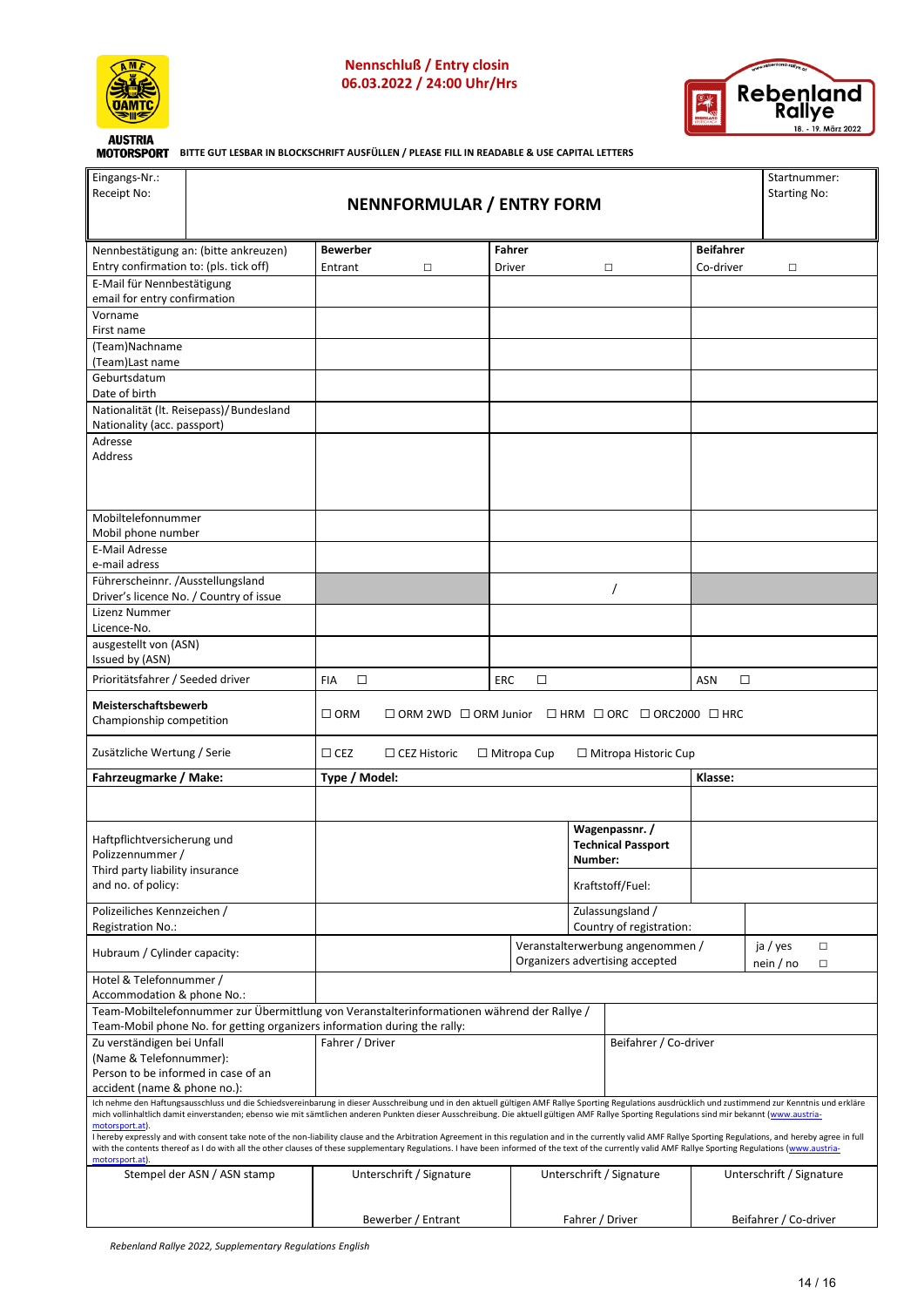



#### NON-LIABILITY CLAUSE

The participants are aware of, understand and fully accept the risks and dangers involved in motor racing. Should a participant be injured during an event, he explicitly declares through his entry for the event that he approves all medical treatment, rescue and transportation to hospital or other emergency facilities. Such measures will be adopted by personnel appointed specifically for this purpose by the promoter, to the best of the personnel's knowledge and following their assessment of the participant's condition. The participants undertake to assume all related costs, provided such costs are not covered by the licence accident insurance or other insurance policies.

The participants hereby waive all direct and indirect claims for compensation from AMF, its officials, the promoter and/or organiser or the racing circuit owners, from any other person or association linked with the event (including all officials and authorities or bodies who have granted licences for the event), and from other entrants and drivers/riders, hereinafter referred to as "the parties". The participants do so for themselves and their legal successors, and consequently for any insurance company with whom they may have concluded additional policies.

In submitting their entries for this event the participants hereby declare that they irrevocably and unconditionally waive all rights, appeals, claims, demands, acts and/or proceedings which they themselves might institute or which might be instituted by third parties acting on their behalf against "the parties". The participants do so in connection with injury, loss, damage, costs and/or expenses (including lawyers' fees) which they may incur due to an incident or accident as part of the event. In submitting their entries for this event the participants declare irrevocably that they discharge, release and relieve "the parties" for all time from any liability for such losses, and that they shall guard them against such losses and hold them harmless.

In submitting their entries for this event the participants declare that they understand the full significance and repercussion of the present declarations and agreements, that they are entering into such obligations of their own free will, and in doing so irrevocably waive all right of action for damages against "the parties", insofar as permissible as Austrian law currently stands. The participants in any case renounce for themselves and their legal successors all claims against "the parties", therefore in particular against the AMF, its officials, the promoter and/or organiser or the racing circuit owners, and against the authorities or bodies who have granted licences for the event, regarding damage, loss, harm or injury of any kind connected with a typical sports risk, in particular any typical and foreseeable damage, loss, harm or injury. This applies also in the event of minor negligence on the part of "the parties".

#### ARBITRATION AGREEMENT

- 1. Any dispute arising between the participants and the AMF or its officials, and the promoter and/or organiser, and between the AMF or its officials and the promoter and/or organiser, as a result of claims (personal injury, damage to property or financial damage) in connection with the motor-racing event, training sessions or races shall be settled definitely by an arbitration tribunal to the exclusion of the courts of general jurisdiction.
- 2. The arbitration tribunal shall consist of three arbitrators, namely the umpire and two assessors. The umpire shall be a lawyer or former judge and have experience of liability matters in connection with motor racing.
- 3. Each party shall appoint an assessor within two weeks of notification of the intent to initiate arbitral proceedings. Should the dispute be referred by several claimants or be levelled at several defendants, the arbitrator shall be appointed by agreement between the joined parties. The assessors shall elect the umpire. Should the assessors be unable to agree on the person of the umpire within two weeks, the umpire shall be appointed by the President of the Vienna Chamber of Lawyers upon application by an assessor, with due regard to clause b). The assessors shall however be free at any time to replace the umpire appointed in this way by another umpire by mutual agreement.
- 4. Should a party fail to appoint its assessor within two weeks of receiving the written request from the opposite side or should several joined parties be unable to agree on an assessor within that period, the assessor shall be appointed by the President of the Vienna Chamber of Lawyers on the motion of the other party. The same shall apply should an assessor withdraw from office and the party concerned not appoint a successor within two weeks.
- 5. Should an arbitrator not assume office, refuse to discharge his duties, cause improper delay or become unfit to act, the aforementioned provisions shall apply accordingly for the appointment of a replacement. The arbitrator concerned shall be dismissed at the same time.
- 6. The arbitration tribunal shall in principle be free to conduct its proceedings as it sees fit, with due regard for the subsidiary legal provisions. The tribunal shall sit in Vienna. The arbitration tribunal may also investigate without petition any circumstances which it deems necessary to clarify the facts of the case and take evidence.
- 7. The arbitration tribunal shall decide by simple majority. The tribunal shall state the full reasons for its award. It shall also decide on cost apportionment for the costs of both the arbitration proceedings and the legal representation. The arbitrators shall be remunerated in accordance with the provisions of the Austrian lawyers' scale of charges.
- 8. The arbitration tribunal shall also be entitled to the exclusion of the courts of general jurisdiction to issue injunctions, provided the opposing party is first given an opportunity to express its views. An injunction may also be lifted upon petition in the event of a significant change in circumstances.
- **i)** Sports jurisdiction shall remain unaffected by the present Arbitration Agreement.

| Unterschrift / Signature<br>Unterschrift / Signature<br>Unterschrift / Signature |  |
|----------------------------------------------------------------------------------|--|
|                                                                                  |  |
|                                                                                  |  |
|                                                                                  |  |
|                                                                                  |  |
|                                                                                  |  |
|                                                                                  |  |
|                                                                                  |  |
|                                                                                  |  |
| Beifahrer / Co-driver<br>Bewerber / Entrant<br>Fahrer / Driver                   |  |
|                                                                                  |  |